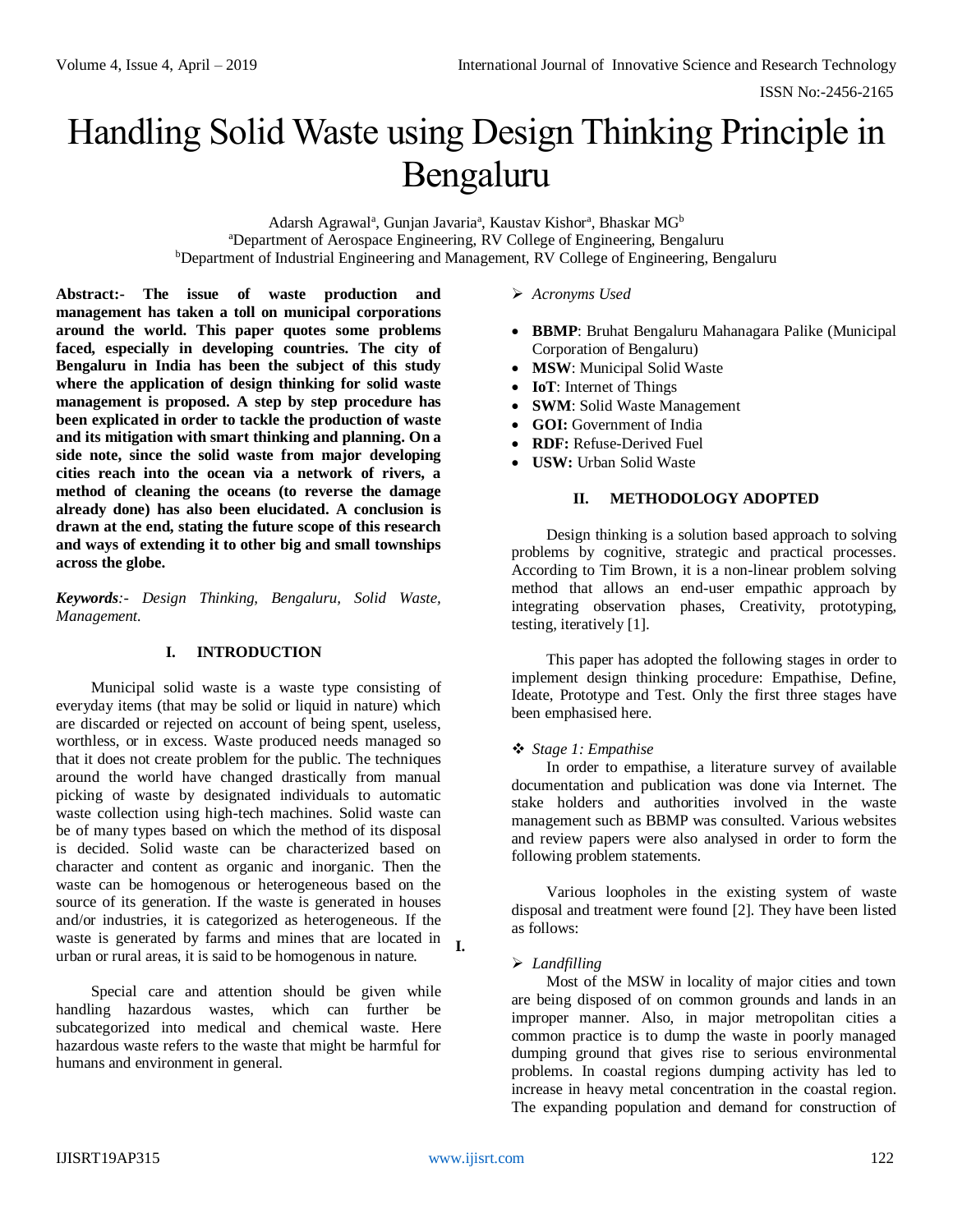buildings tends to decrease the isolated/ faraway land available as dumping grounds. In urban centres, MSWs are disposed of by depositing it in low-lying areas in city outskirts with lack of proper principles of sanitary landfilling in place.

### *Recycling of Organic Waste*

Organic matter has a tendency to decompose on its own even if it is left unattended. But if left in open to decompose, it gives of foul odour and becomes breeding ground for insects and rodents. These insects and rodents turn out to be carriers of deadly diseases creating severe health problems.

#### *1. Aerobic composting*

Bacterial conversion of MSW in the presence of air and moist conditions is called compost (humus). This compost has very high value in agriculture and increase the yield of the crops. Such conversion can be done either manually or by mechanical means. By using this technique, the amount of waste can be reduced and it varies from 50-85% reduction in waste. Compost can be used as fertilizer which is odour and pathogen free. Earlier Government of India (GOI) encouraged the initiative for MSWM and focused its implementation in urban areas. Later in 1974, GOI introduced a scheme to implement it in cities with more than 0.3 million populations. Large-scale composting plants were setup in cities all around India with capacity varying from 150-300 tonnes/per day. After 1980, composting is not being used for enrichment of soil properties due to its shortcomings and it proved to be unsuccessful. It has also been found that only 9% MSW can be treated by composting.

### *2. Vermicomposting*

It is a joint process using both earthworms and microorganisms for decomposition and stabilisation of organic waste. These microbes initially decompose the biodegradable organic matter by extra cellular enzyme activity, followed by consumption of these partially decomposed matter. They are said to consume organic matter five-times their body weight. The cast from worm is fine, odourless and granular and serve as bio fertilizers in agriculture. Some shortcomings of the method are the amount of time consumed; only a specific class of organic waste can be treated and at top of all, it requires large area. If waste is not segregated properly then this process cannot be used.

### *3. Anaerobic Composting (Bio Methanation)*

In this process organic waste is buried in pits under partially anaerobic conditions which will are later treated by anaerobic microorganisms that release gases like methane and carbon dioxide and the resulting residual matter is good manure. This process is very slow but can become much faster and commercialized by implications of latest technology. It generates 55-60% methane which can be used directly. As this process is slow and due to the high amount of waste collection in cities every day which is rapidly

increasing, this process cannot cope with the status quo. Also this process is specific to only solid organic waste.

## **III. THERMAL TECHNIQUES**

#### *1. Incineration*

Incineration is method of destruction used to dispose toxic wastes from hospitals and recover energy for it. It is a process that entails controlled and complete combustion, for burning solid wastes. Temperature of incineration varies from 980°C to 2000°C. The process of incineration reduces volume of waste by 80-90%. But in India, incineration is not much practiced due to following nature of waste: high organic content, high moisture content, high inert content, low calorific value. First incineration plant was opened in New Delhi in India in the year 1987 but the plant was only functional for 6 months and was later forced to shut down due to poor performance.

### *2. Gasification*

Gasification is a process of incineration of solid waste under deficient conditions. The main purpose of this method is to produce fuel gas, which would be stored and used when required. Gasification can be used in treatment of MSW after drying and removing the inert and small size substances. About 25% of gas produced can be reused to support the gasification process; the remaining is recovered and used for power generation. Again, it is found that the process in not efficient.

### *3. Refuse Derived Fuel (RDF)*

It is a technique used to produce and improve solid fuel or pellets from MSW. An RDF plant was commissioned in Hyderabad in 1999 near Golconda dumping ground with 1000 tonnes/day capacity. The RDF produced is used for power generation. It reduces the pressure on landfills and this process is directly capable of generating power from MSW. The method is a viable replacement to current apparatus of waste treatment but requires a high initial investment.

### *Recovery of Recyclable Materials from Open Dumping*

Many materials in MSW like paper, plastic, glass, rubber and non-ferrous metals are suitable for recovery and reuse. The total amount of recyclable objects varies from 13% to 20%. Indian rag pickers play a crucial role in SWM. While making comparisons with other countries, 40-80% plastic waste in India is recyclable whereas in other countries it is only 10-15%. Even though the global recovery rate is increasing, the total waste production is increasing at a faster rate. Also, this a labour intensive work and requires lot of man hours to search the dumping grounds for appropriate plastic waste.

Hence, it was found that the methodology adopted till now has some flaws and lacunas associated with its implementation and application.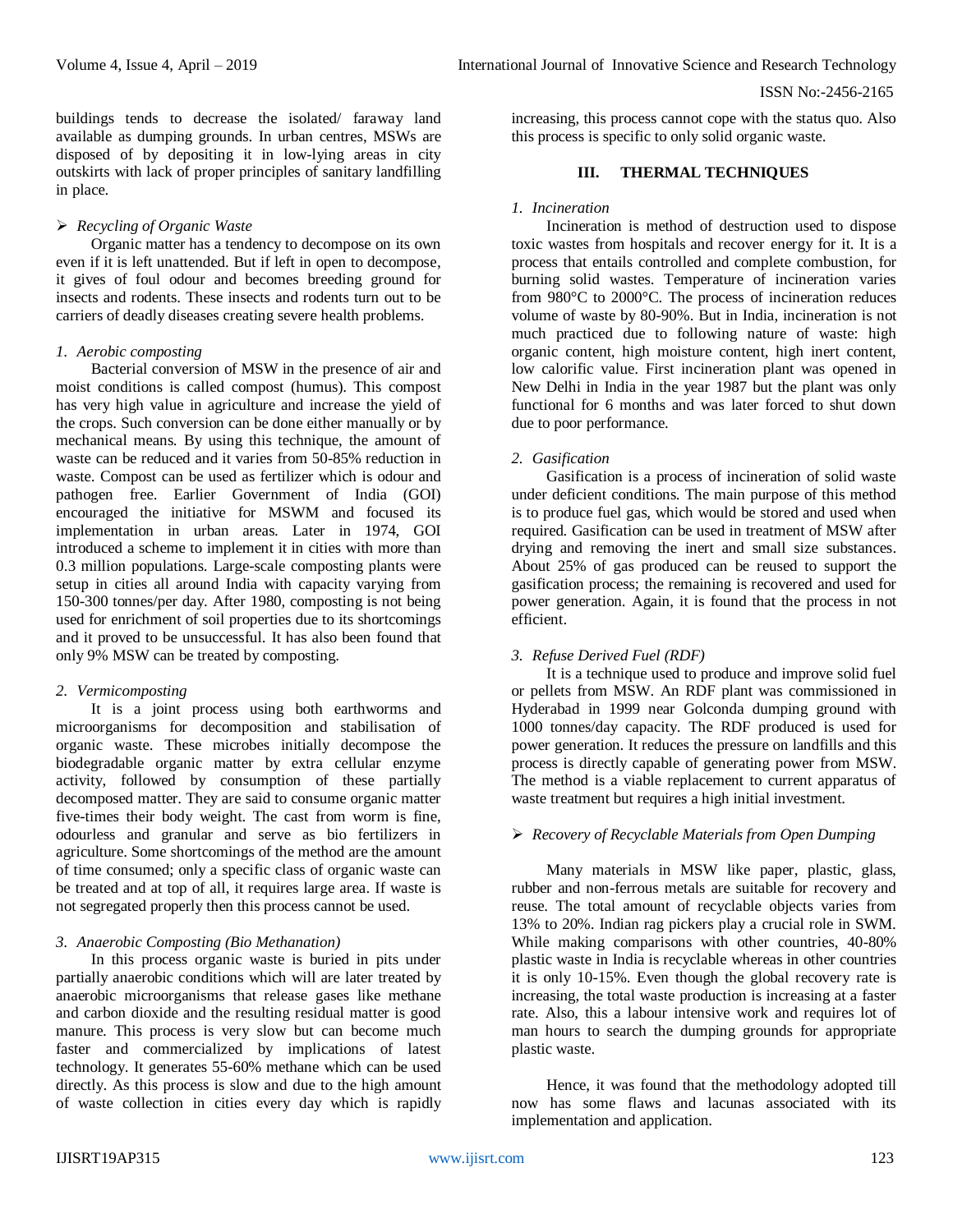## *Stage 2: Problem Definition (Define Stage)*

## *Amount of Waste Produced*

Bengaluru is one among the largest five cities in India with an estimated population of around 12.3 million (2017). At present only 10% of the waste is recycled. Most of the literature reported that the waste generation rate is 0.4–0.6 kg/capita/day. 0.5 kg/capita/day is proposed as waste generation rate for Bengaluru city [3][4]. Bengaluru wastes have 21.27% of the recyclable materials: paper, polythene, cloth, rubber, glass and metals [5]. Presently, the city employs a quasi-centralized collection system (predominantly open dumping of collected waste). The extent of waste collected ranges from 75-90% of the waste generated. In this way there is a significant level of satisfaction among the citizens for cleanliness thus achieved, albeit occasional lapses at the local level. The primary collection systems transfer the waste to large bins that are directly transported by tippers and dumper placer trucks to locations outside the city.

Bengaluru generates about 6200 - 6400 tonnes of solid waste daily, according to recent data. The BBMP is carrying out collection, street sweeping, transportation, processing and disposal of Municipal Solid Waste from generators. BBMP has a system of door to door collection for collecting the MSW. The MSW collected has to be processed before landfilling. BBMP has taken several steps to streamline the MSW management in the city

- *City Statistics*
- Area: 800 sq. km
- Population (estimated): 12.3 million
- Households: 2.5 million
- Commercial Properties: 3.5 million
- No of Zones: 8; No of Wards: 198
- Estimated MSW generation from all sources for BBMP zones: 6200 tonnes/day
- Per capita waste: 350 gm/day (domestic waste)
- Households contribute to  $\sim$  54% percent of the total waste; Markets & function halls contribute to 20% and commercial establishment & institutions contribute to 17% and others 9%
- Segregation of waste at source: 10%

# *Effect of MSW*

Most of the waste is dumped in water bodies results in pollution of rivers and lakes leading to increased toxicity of the water. An estimated 400-600 million litres of untreated sewage are let into the lake catchment every day.

In a study regarding the check on water quality, 2209 groundwater samples were analysed, covering the entire city area and analysed. Nitrate content is in excess, that is above the permissible limit in 29% of the samples, iron in 10%, and total hardness in 8.5% and fluoride in 0.6% of the samples.

A health survey done by environmental support group team near the landfill areas of Bengaluru. It was discovered that with regard to children there is a very high incidence of respiratory disorders (like frequent cough), Bronchopneumonia, Meningitis, Skin infections (fungal) and susceptibility to vector borne diseases (Dengue) and also widespread viral fever. In addition, developmental malformations were noticed.

In the case of women, several reported constant headaches, skin infections, respiratory disorders, and menstrual disorders. In addition, diabetes mellitus was observed in many cases. Similarly, menstrual and skeletomuscular disorder were common. There were also several cases where Hysterectomy (uterus removal surgery) had been performed. Besides, there were instances of Lung Cancer, Kidney Failure, and the rare Fatty Liver condition. Vector borne diseases like Dengue, Chickungunya and other psychosomatic disorder were also observed in the inhabitants of the area.

The men were also found to have Skin Infection, Respiratory Disorders, Diabetes Mellitus, Oesophagus Cancer, Kidney Failure, Cardiac Arrest, Vector borne diseases like Dengue and other psychosomatic disorder.

# *Transportation of Waste*

About 670 MSW transportation vehicles including 240 Compactors, & 430 Tipper Lorries, Dumper placers & Mechanical Sweepers both of BBMP and contractors are used for transportation of MSW to the processing and landfill sites.

Transportation of waste has to be managed to collect the waste from following sources:

- Residential homes- Garbage trucks are scheduled to collect waste through door to door services
- Community bins- regulating the transportation of waste through bins has to be made much more frequent
- Self-delivered or Contracted/delegated service- These waste collections are usually transported by the collector itself. The collector can be the producer of waste or rag dealers or several start-ups that are emerging rapidly to solve the city crisis

## *Stage 3: Ideation*

Four different concepts for improving the waste management have been identified; Integrated Solid Waste Management, Integration of the informal sector, Private Public Partnerships and Decentralization [6]. Some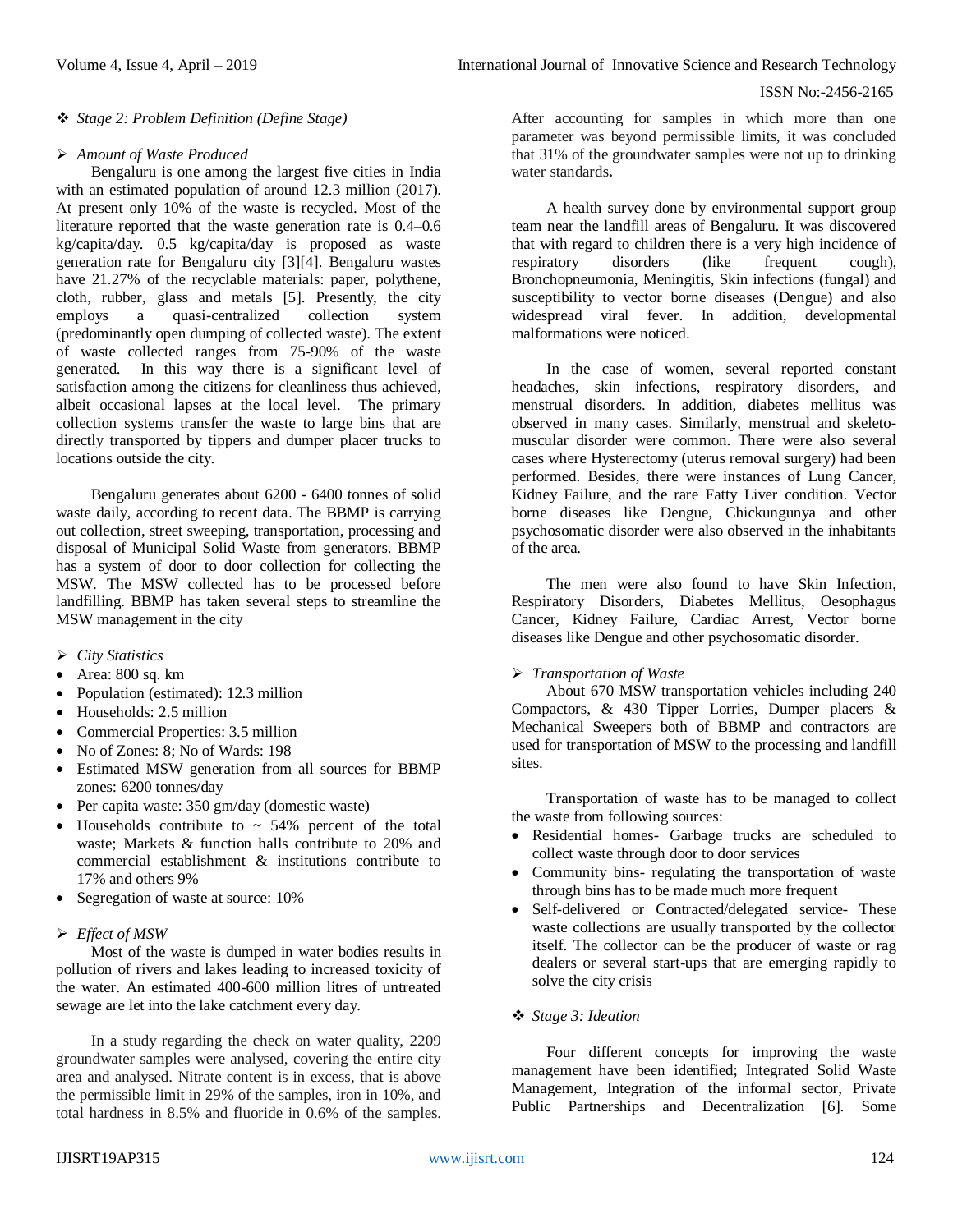ISSN No:-2456-2165

techniques in lines of these concepts have been elucidated here in detail.

#### *1. Waste sorting-*

Solid waste can be segregated by using mechanical means at the source and at the landfills. This waste can be segregated via mechanical means by a mechanical sorter or magnetic sorter.

A US patent no. 4,660,758 explains the design of a separator-receptacle for holding waste products.

### *2. Resource Recovery*

Curb side collection is the best way to combat resource recovery. Bins can be separated for three types: one for recycling, second for general waste and another for garden material. Paper waste can be segregated into boxes or bags for further recycling. If the curb side collection is organized, resource recovery can be done easily incorporating recycling techniques [5].

#### *3. Direct waste transportation system from homes*

For new cities and townships that are built, a network of garbage collection pipelines can be established, removing the garbage trucks entirely from the street. The terminals of these waste collection pipelines will be at the houses and the collection centre. It will just not be limited to houses and offices, other public places will also be connected to the same.

- a. A suction system will be in place wherein the garbage will be sucked in from end (the collection centre)
- b. The user of the system can put the garbage at the other terminal (the source).
- c. There will be sub terminals that will be used to clean and remove the waste that gets stuck during the entire process.
- *4. The disposal plastic is one of the biggest issues in our country right now; it clogs the sewage lines, being nonbiodegradable and stays in the environment for a long time.*
- a. New government law should mandate the use of biodegradable plastic ha
- b. Usage of biodegradable polymers can prove to be helpful in this regard. Biodegradable polymers like *Poly*(3 *hydroxybutyrate*-*co*-3-*hydroxyvalerate*) or commonly known as PHBV and nylon 2-nylon 6 can be used.
- c. Enzymatic biodegradation of the plastics is also a viable option wherein the plastic is injected with a certain culture of microorganisms to degrade it. Examples of such microbes are*: Burkholderia xenovorans LB400* and *Rhodococcus sp. strain RHA1*



Fig 1:- Mechanism of enzymatic breakdown

- *5. Existing state of operation: Cleaning up of oceans*
- a) A huge ocean cleaning program is in place where countries around the world have joined hands to clean up the solid waste from oceans.
- b) They have different methodologies of working and operation. Most of them are trying to catch hold of waste physically
- c) Other proposed methodologies:
- i. Usage of microbes that degrade the plastic into some other simpler organic compound
- ii. This will ensure that the leached particles that have been dissolved in the water are also consumed and it no longer is a harm to the aquatic life in the region.
- d) Since India has the largest coastline in South East Asia, it also becomes one of the largest contributor to waste in seas.
- a. The above methods can be extended to Indian subcontinent for cleaning up of seas and oceans
- b. The landfills should not be set up near coastal areas, they should be at great distance from any water body to avoid the problems of leaching.
- *6. Innovation for the garbage dumps (an implication of IoT):*
- a) As the garbage dump gets filled, the IoT device sends a notification to the nearest local municipal corporation.
- b) The time for which the garbage dump is full, an auxiliary garbage collection box opens up, which can collect the waste meanwhile the garbage truck comes and collects the waste
- *7. Induction of biodegradable plastics at a very cheap rate:*

This will drive out the non-biodegradable plastic manufacturers from the market creating space for new innovation and new types of plastic in a market